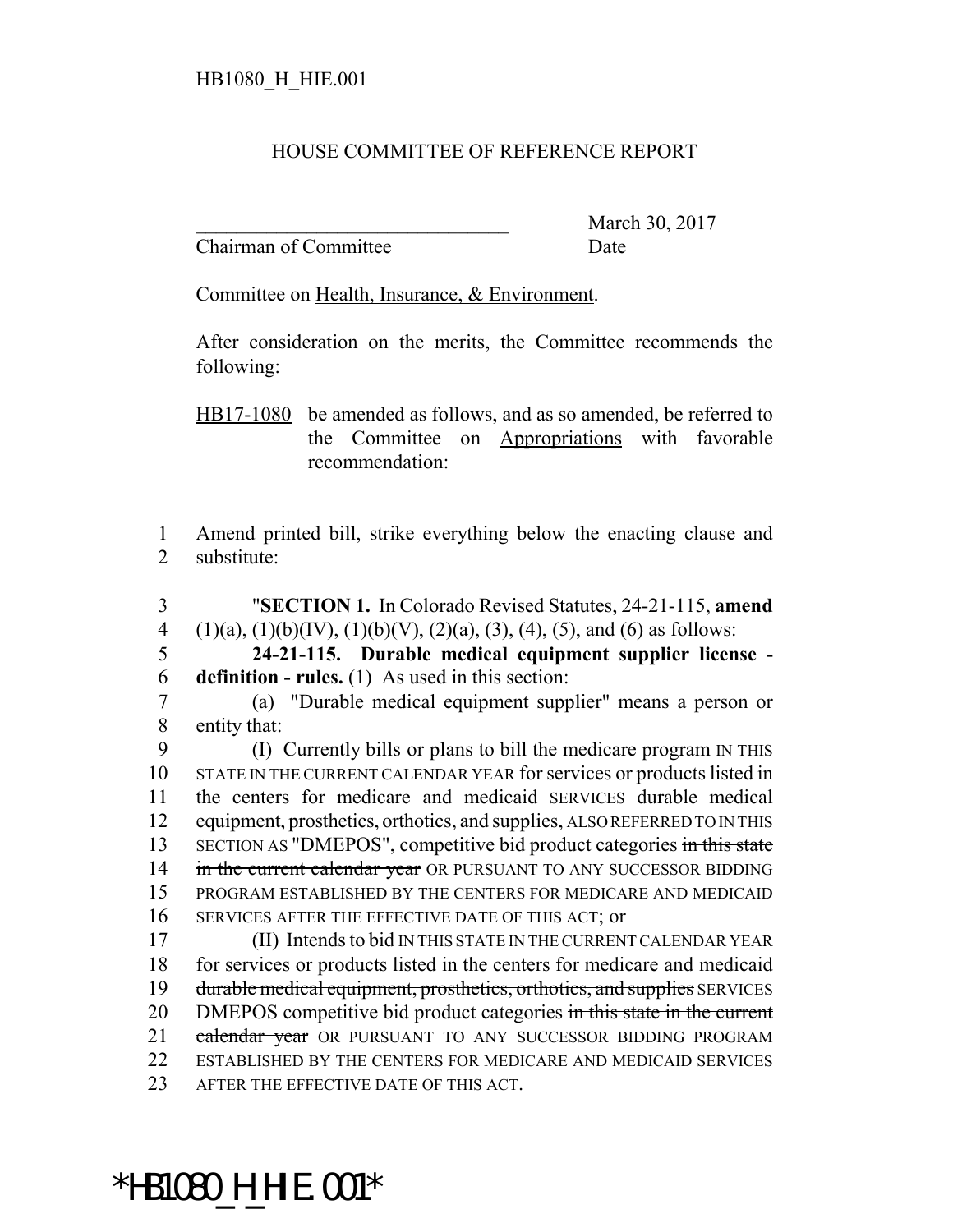(b) "Durable medical equipment supplier" does not include:

2 (IV) A practitioner identified in 42 U.S.C. sec. 1395u (18)(C) (b)(18)(C) or a physician, if the practitioner or the physician is supplying or providing durable medical equipment to his or her own patients as part of the practitioner's or physician's own services; or

 (V) A person or entity that supplies or provides devices directly 7 to a practitioner identified in 42 U.S.C. sec. 1395u  $\left(\frac{18}{\text{C}}\right)$  (b)(18)(C) or a physician that require a prescription for dispensing to the patient as part of his or her own services, whether mailed to the practitioner or physician for fitting or directly mailed to the patient.

 (2) (a) In order to do business in Colorado, FOR EACH PHYSICAL LOCATION PROVIDING SERVICES IN COLORADO, a durable medical equipment supplier must be licensed by the COLORADO secretary of state 14 AND MEET THE REQUIREMENTS OF SUBSECTION (3) OF THIS SECTION.

 (3) FOR EACH PHYSICAL LOCATION PROVIDING SERVICES IN COLORADO, an applicant for a durable medical equipment supplier license must:

 (a) Complete the license application as directed by the COLORADO secretary of state;

 (b) Submit to the COLORADO secretary of state a notarized affidavit attesting that:

 (I) The applicant has at least one accredited physical facility that 23 is staffed during reasonable business hours and APPLICANT'S PHYSICAL LOCATION is within one hundred miles of any Colorado resident medicare beneficiary being served by the applicant IN COLORADO;

 (II) The applicant has sufficient inventory and staff to service or 27 repair products; and

28 (III) The applicant APPLICANT'S LOCATION is accredited AS A 29 DMEPOS-ACCREDITED LOCATION, AS DEFINED IN 42 CFR 424.57 (c), by an accrediting organization recognized and accepted by the federal centers for medicare and medicaid services AND INCLUDES THE NAME AND ADDRESS OF THE ACCREDITING ORGANIZATION THAT HAS ACCREDITED THE APPLICANT'S PHYSICAL LOCATION AS IN COMPLIANCE WITH THE REQUIREMENTS SET FORTH IN SUBSECTION (3)(b)(I) OF THIS SECTION; AND (IV) THE APPLICANT IS NOT USING A PHYSICAL LOCATION THAT IT USES AS A DMEPOS WAREHOUSE OR REPAIR FACILITY TO MEET THE REQUIREMENTS SET FORTH IN SUBSECTION (3)(b)(I) TO OBTAIN A LICENSE 38 AND TO QUALIFY FOR ACCREDITATION, AS DEFINED IN 42 CFR 424.57 (c); EXCEPT THAT THE APPLICANT MAY DOMICILE A FULLY ACCREDITED DMEPOS FACILITY WITHIN A DMEPOS WAREHOUSE OR REPAIR FACILITY TO MEET THE REQUIREMENTS SET FORTH IN SUBSECTION (3)(b)(I) TO

## \*HB1080\_H\_HIE.001\* -2-